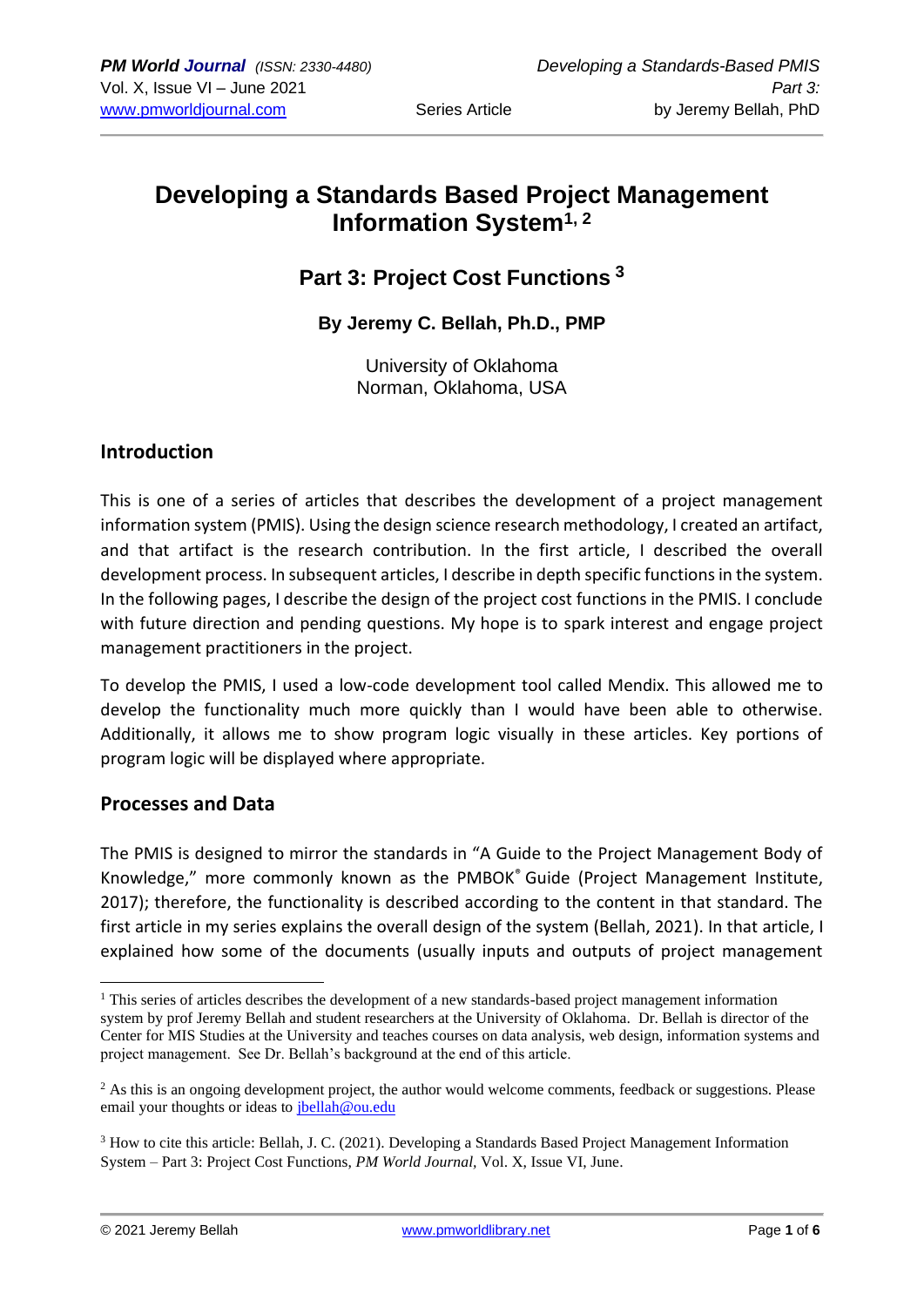processes) are integrated into the system using database tables and custom interfaces. The following documents used in processes in the Project Cost Management knowledge area are

• Cost estimates

integrated in the PMIS:

- Basis of estimates
- Cost baseline
- Work performance information

A database supports all of the integrated documents in the PMIS. Figure 1 shows an Entity Relationship Diagram (ERD) of the tables required to implement the functionality for the documents listed above. To save space, most attributes are not included in the ERD.



*Figure 1: Entity Relationship Diagram*

#### **Cost Estimates**

I designed the interface for entering cost estimates directly. In reality, most cost estimates are derived by resource estimates. If one knows how much of a resource will be used and the cost per unit of that resource, the cost is the sum of the products of resource units and costs per unit. I plan to add functionality to estimate resources. I also plan to add functionality for three point estimates so that the system can use the program evaluation and review technique (PERT) to estimate the project costs.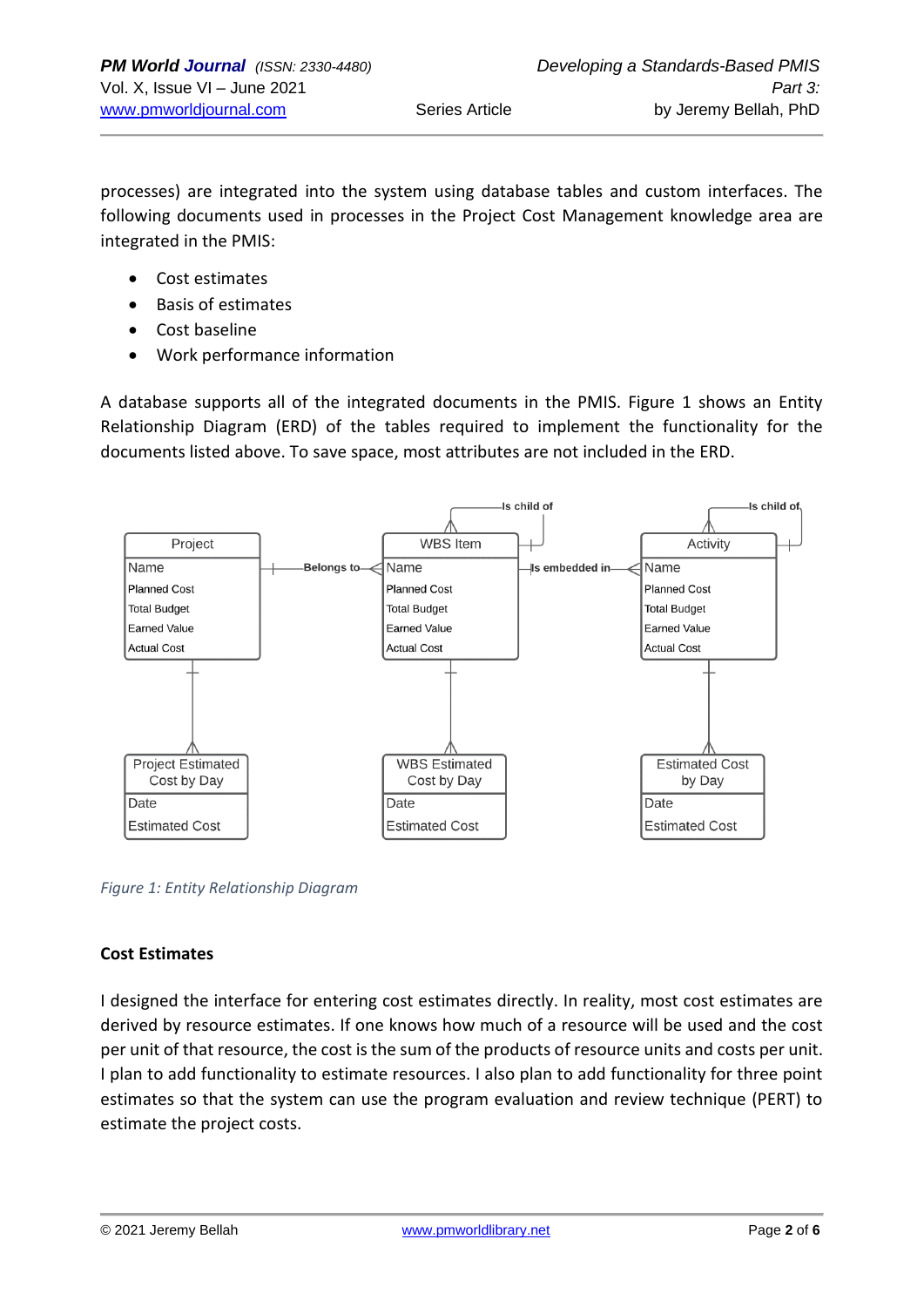#### **Basis of Estimates**

This document was easy to implement, as it required only an extra attribute in the Activity entity.

#### **Cost Baseline**

For the cost baseline interface, I tried to balance power and flexibility. Figure 2 shows the interface for allocating daily costs. For earned value calculations to work correctly, I decided to allow the user to distribute costs appropriately. For example, in a home building project, it is common to pay a subcontractor at the completion of the work. So actual costs are not incurred until the last schedule day of the activity. If estimated costs are spread out evenly across the duration of the activity, the earned value will be greater than actual costs for all but the last schedule day of the activity, giving a misconception that the activity is under budget. By allowing the user to assign the daily costs appropriately, this can be avoided.

| Ξ             |                                                                                 |             |                                    |
|---------------|---------------------------------------------------------------------------------|-------------|------------------------------------|
| 這             | Planning for Sprint 1                                                           | Cost by day | $\blacktriangle$<br>٠              |
| ÷<br>$\equiv$ | Sum of lines equals estimated cost.                                             |             |                                    |
| ▶             | Allocate cost evenly across days<br>All on the first day<br>All on the last day |             |                                    |
| $\circ$       | <b>Executing Sprint 1</b>                                                       | Cost by day | -                                  |
| Ē             | Sum of lines equals estimated cost.                                             | 9/1/2020    | 357.14                             |
| Ŀ             | Allocate cost evenly across days                                                | 9/2/2020    | 357.14                             |
| 合<br>┚        | All on the first day<br>All on the last day                                     | 9/3/2020    | 357.14                             |
| $\bullet$     |                                                                                 |             |                                    |
|               |                                                                                 | 9/4/2020    | 357.14<br>$\overline{\phantom{a}}$ |

*Figure 2: Cost allocation interface*

The user can edit the daily cost of each activity manually or use the buttons to save time. The buttons allow the user to: 1) allocate the cost evenly across all days, 2) allocate all of the cost to the first schedule day, or 3) allocate all of the cost to the last schedule day. Because the sum of the daily costs must equal the total cost of the activity, the system does a check to verify this. The notification on the left side will be green if the sum of the daily costs equals the total cost. It will show yellow if they do not match. The cost baseline cannot be approved until all notifications are green.

After the cost baseline is approved, it can be viewed. Figure 3 shows the default cost baseline view. All estimates are entered for activities. Estimates are aggregated up to activity groups,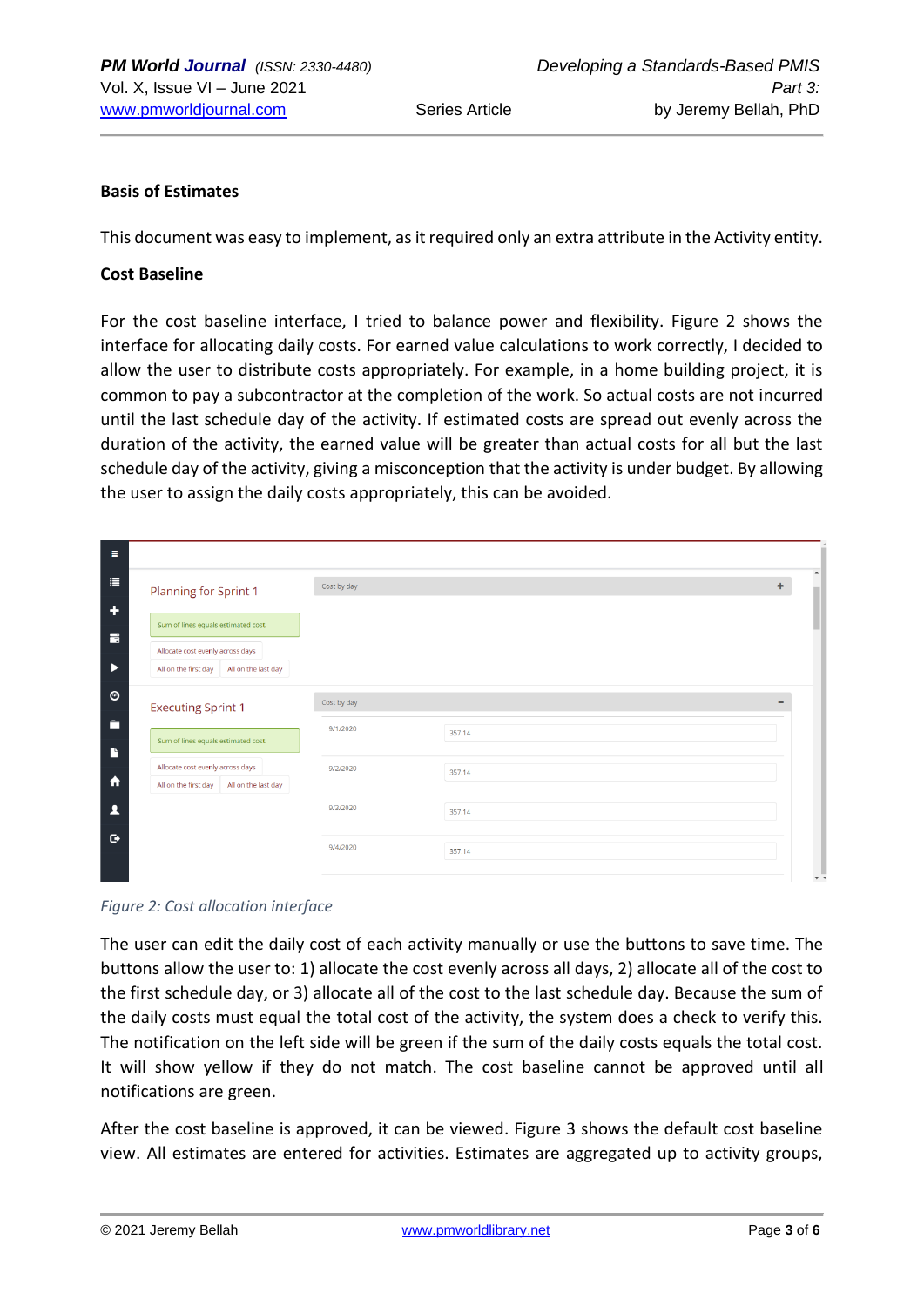work packages, WBS items, and to the overall project. Because the cost baseline is time-phased, it can be viewed according to specific time periods. In the default view, the project is divided into five equal time periods so that everything will fit on the screen. The user can examine any item by day or by week. To do this, the row is selected and the appropriate button is clicked: Budget by day, or Budget by week.

|                                          | The budget is time-phased, which means that the planned costs are distributed over time. The project was divided into five equal time periods for the default Cost Baseline. However, any item can be viewed<br>by day or week. Following are the time periods for the columns in the table: |              |                                        |                     |                                       |          |                               |           |
|------------------------------------------|----------------------------------------------------------------------------------------------------------------------------------------------------------------------------------------------------------------------------------------------------------------------------------------------|--------------|----------------------------------------|---------------------|---------------------------------------|----------|-------------------------------|-----------|
| Period 1 - 9/1/2020 to<br>9/21/2020      | Period 2 - 9/22/2020 to<br>10/11/2020                                                                                                                                                                                                                                                        |              | Period 3 - 10/12/2020 to<br>10/31/2020 |                     | Period 5 - 11/21/2020 to<br>12/8/2020 |          | Total - 9/1/2020 to 12/8/2020 |           |
| Budget by day                            | <b>Budget by week</b>                                                                                                                                                                                                                                                                        |              |                                        |                     |                                       |          |                               |           |
| Activity/ WBS Item                       |                                                                                                                                                                                                                                                                                              | Type         | Period <sub>1</sub>                    | Period <sub>2</sub> | Period 3                              | Period 4 | Period 5                      | Total     |
| 1 Field Project                          |                                                                                                                                                                                                                                                                                              | Project      | 8.549.94                               | 7.264.29            | 5.714.20                              | 571.57   | 0.00                          | 33,675.00 |
| 1.1 Sprint 1                             |                                                                                                                                                                                                                                                                                              | Work Package | 8.549.94                               | 3,025.06            | 0.00                                  | 0.00     | 0.00                          | 11,575.00 |
| 1.1.1 Planning for Sprint 1              |                                                                                                                                                                                                                                                                                              | Activity     | 1,050.00                               | 0.00                | 0.00                                  | 0.00     | 0.00                          | 1,050.00  |
| 1.1.2 Executing Sprint 1                 |                                                                                                                                                                                                                                                                                              | Activity     | 7,499.94                               | 2,500.06            | 0.00                                  | 0.00     | 0.00                          | 10,000.00 |
| 1.1.3 Review/ Retrospective for Sprint 1 |                                                                                                                                                                                                                                                                                              | Activity     | 0.00                                   | 525.00              | 0.00                                  | 0.00     | 0.00                          | 525.00    |
| 1.2 Sprint 2                             |                                                                                                                                                                                                                                                                                              | Work Package | 0.00                                   | 4,239.23            | 5.714.20                              | 571.57   | 0.00                          | 11,050.00 |
| 1.2.1 Planning for Sprint 2              |                                                                                                                                                                                                                                                                                              | Activity     | 0.00                                   | 525.00              | 0.00                                  | 0.00     | 0.00                          | 525.00    |
| 1.2.2 Executing Sprint 2                 |                                                                                                                                                                                                                                                                                              | Activity     | 0.00                                   | 3.714.23            | 5.714.20                              | 571.57   | 0.00                          | 10,000.00 |

*Figure 3: Cost baseline view*

#### **Work performance information**

The system allows users to enter information needed for earned value management. Specifically, actual cost and percent complete can be entered for each activity. Each day, an algorithm runs to update the planned values of activities. All of the information is aggregated up through the project structure so that earned value information can be calculated at every level.

## **Conclusion**

In this article, I described the cost functionality in the PMIS. By using a database to connect information from different project management processes and documents, the system is able to provide power and flexibility in the cost domain. At the end of each article in this series, I invite feedback from readers. The hope is that this process will lead to better design decisions. The process is working. I am planning a complete redesign of the system to implement the ideas generated through the first three articles. Following are the basic ideas behind the redesign:

• I plan to return to my original motivation. I want the system to be a teaching tool. That means there will be much more guidance for users. I will design it in such a way that it will help my students learn about project management processes by using the system.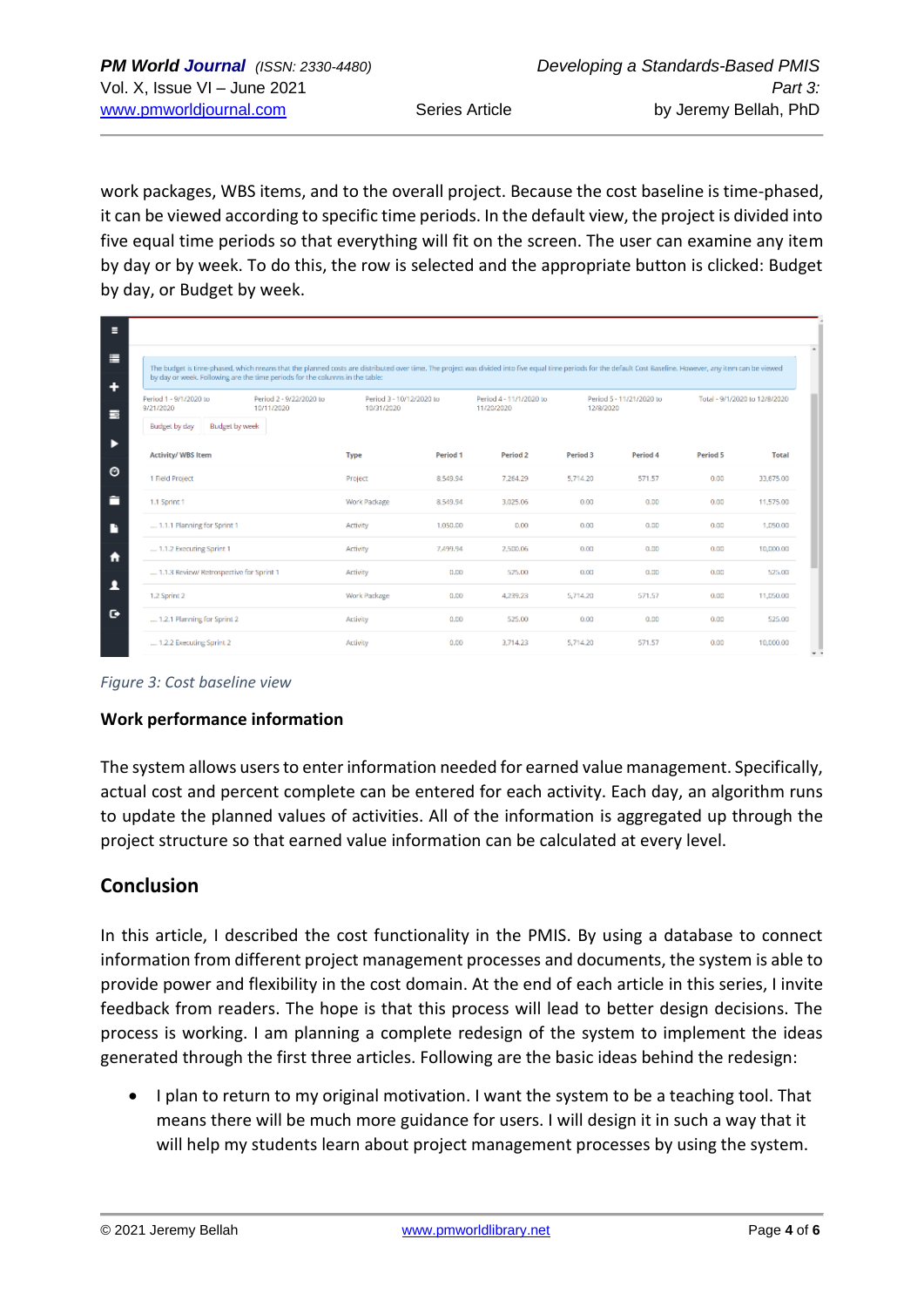- 
- Each process page will be designed individually. Instead of trying to make each one exactly the same, I will take advantage of the opportunity to create each page in the way that makes sense. I will still make use of the inputs and outputs sections to link to documents, but I will also integrate tools and techniques when it makes sense to do so. When performing a process, the user will be guided through a series of pages that walk through the appropriate steps.
- The standards in the PMBOK® Guide (Project Management Institute, 2017) recommend choosing which processes to perform on a project. I envision an interface where the user can select which processes to use when beginning the project. Then the system will recommend the order of processes based on linkages through documents. By providing this level of guidance, the user will know when it is appropriate to begin, or to revisit, a project management process.
- I will make use of the program manager interface to handle Enterprise Environmental Factors (EEFs) and Organizational Process Assets (OPAs). The program manager will be able to assign specific items as inputs for specific processes. That way, when the project manager is performing a process, the appropriate items will show up as inputs. This makes more sense than defining EEFs and OPAs at the project level, because the are likely the same for all projects.
- I will use an Agile process to redesign the PMIS, and I will write my series articles at the same time. I will work in defined time increments, and the scope I will complete will vary. I don't know what will be in the first increment, but I expect to focus on the administrator interface early so that I can get processes and documents into the system.
- Feel free to use the system. Following is the URL: [https://trjproject](https://trjproject-sandbox.mxapps.io/index.html?profile=Responsive)[sandbox.mxapps.io/index.html?profile=Responsive](https://trjproject-sandbox.mxapps.io/index.html?profile=Responsive)

Remember that the system is still being developed, so there could be errors. You can email me if you encounter errors, and I will try to resolve them.

I hope you enjoyed reading about the development of the PMIS. I look forward to hearing back from you. Please email me at *jbellah@ou.edu* with feedback related to my specific questions or with general feedback. In the next article, I plan to descript the redesign of the PMIS. I will document what I develop in the first increment.